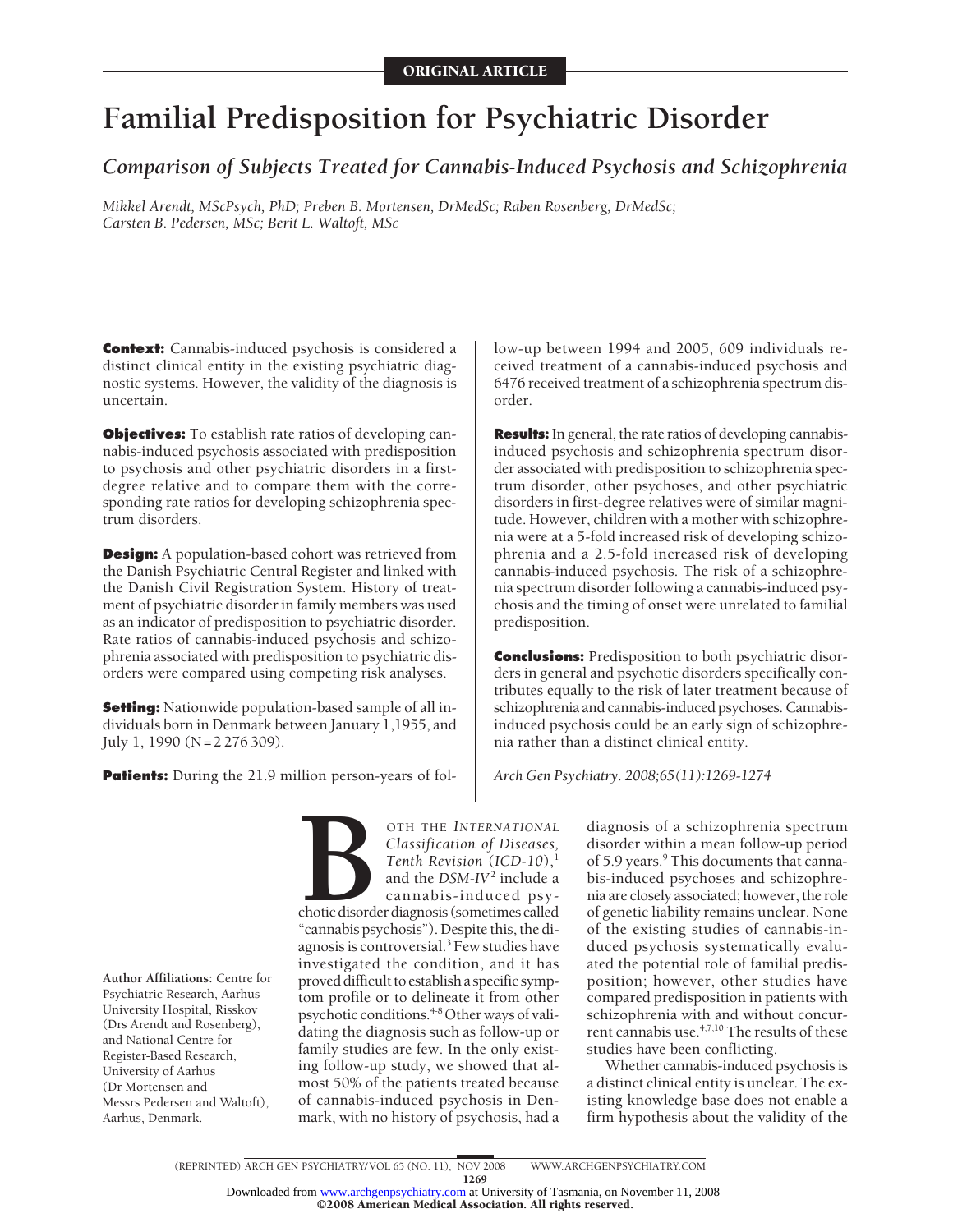diagnosis. One way of investigating this subject is to evaluate data on familial predisposition to psychiatric disorders, and this was the purpose of the present study. First, we investigated whether cannabis-induced psychosis can be differentiated from schizophrenia on the basis of a history of psychiatric disorder in first-degree relatives. Second, we evaluated the absolute risk of having a diagnosis of schizophrenia spectrum disorder (F20, schizophrenia; F21, schizotypal disorder; and F25, schizoaffective disorders) after treatment of a cannabisinduced psychosis subdivided by familial predisposition to psychiatric disorders.

#### METHODS

#### **STUDY POPULATION**

The Danish Civil Registration System,<sup>11</sup> established in 1968, includes all persons alive and residing in Denmark. Among other variables, it includes information on Civil Registration System number, sex, date of birth, place of birth, and continuously updated information on vital status. The Civil Registration System number is used as a personal identifier in all national registers, enabling accurate linkage between registers. The study population included all persons born in Denmark between January 1, 1955, and July 1, 1990, and who were alive at their 15th birthday  $(N=2310475)$ .

#### **ASSESSMENT OF PSYCHIATRIC DISORDERS**

Throughout this article, the term "predisposition" refers to a history of psychiatric treatment in a first-degree family member. The study population and their parents and siblings were linked with the Danish Psychiatric Central Register,<sup>12</sup> which has been computerized since 1969. In Denmark, psychiatric treatment is free and there are no private psychiatric hospitals. Consequently, the Danish Psychiatric Central Register contains data on all admissions to Danish psychiatric inpatient facilities. Since 1995, information about outpatient visits to psychiatric departments has been included in the register. At present, it includes data on approximately 650 000 persons and 2.8 million psychiatric contacts (admission or outpatient visit). From 1969 to 1993, the diagnostic system used was the Danish modification of the *International Classification of Diseases, Eighth Revision* (*ICD-8*),<sup>13</sup> and from January 1, 1994, the diagnostic system used was the ICD-10.<sup>1</sup> Cohort members were classified as having cannabisinduced psychosis (*ICD-10* code F12.5), schizophrenia spectrum disorder (*ICD-10* codes F20, F21, or F25), schizophrenialike disorder (all remaining F2x diagnoses), manic episode (*ICD-10* code F30), bipolar affective disorder (*ICD-10* code F31), or other substance-induced psychosis (*ICD-10* code F1x.5 excluding F.12.5) if they had a diagnosis of the disorder in relation to any type of psychiatric treatment. For each disorder, the date of onset was defined as the first day of the first contact with the psychiatric treatment system.

Parents and siblings were classified hierarchically as having a history of schizophrenia spectrum disorder (*ICD-8* code 295; and *ICD-10* codes F20, F21, or F25), schizophrenialike disorder (*ICD-8* codes 297, 298.39, or 301.83; and *ICD-10* codes F2x, excluding F20, F21, and F25), other psychosis (*ICD-8* codes 292, 296, or 298, excluding 298.39, 299; and *ICD-10* codes F11.5, F13.5, F14.5, F15.5, F16.5, F17.5, F18.5, F19.5, F30, or F31), and other diagnosis (any remaining diagnosis).

In the Danish Psychiatric Central Register, information about cannabis-induced psychosis was first registered using the *ICD-10* classification (from 1994 onwards) whereas the information about the remaining disorders of interest was registered using both the *ICD-8* (1969-1993) and the *ICD-10* classification (from 1994 onwards). Therefore, the outcomes of interest were based on the *ICD-10* classification and the predispositions of interest were based on both classifications. The study was approved by the Danish Data Protection Agency.

#### **STUDY DESIGN**

Data were analyzed using competing risk survival analyses.<sup>14</sup> A total of 2 276 309 persons were followed up from their 15th birthday or January 1, 1994, whichever occurred later. Follow-up ended at the first of the following events: psychiatric contact with cannabis-induced psychosis, schizophrenia spectrum disorder, schizophrenialike disorder, manic episode, bipolar affective disorder, or other substance-induced psychosis; death; emigration from Denmark; or July 1, 2005. In the competing risk analyses, the outcomes of interest were cannabisinduced psychosis and schizophrenia spectrum disorder.

## **ESTIMATION OF RATE RATIOS ASSOCIATED WITH HEREDITARY PREDISPOSITION TO PSYCHOSES**

The purpose of the first analysis was to evaluate the effect of hereditary predisposition for psychosis and other psychiatric disorders on the occurrence of cannabis-induced psychosis and the occurrence of schizophrenia spectrum disorder without a history of cannabis-induced psychosis. The rate ratio of developing cannabis-induced psychosis and schizophrenia spectrum disorder associated with predisposition to psychiatric disorders was estimated using log-linear competing risk Poisson regression.14-16 For each outcome of interest, rate ratios were adjusted for age, calendar year, and its interaction with sex. Age, calendar year, and history of mental illness in a sibling were treated as time-dependent variables, $17$  and all other variables were treated as variables independent of time. To reduce the risk of residual confounding, age was categorized as 15, 16, 17, 18, 19, 20 to 21, 22 to 23, 24 to 25, 26 to 27, 28 to 29, 30 to 34, 35 to 39, 40 to 44, and 45 or more completed years. Calendar year of diagnosis was categorized in 1-year age bands (1994- 2005). *P* values were based on likelihood ratio tests, and 95% confidence intervals were calculated using the Wald test.<sup>17</sup>

# **ESTIMATION OF ABSOLUTE RISK ASSOCIATED WITH TREATMENT OF CANNABIS-INDUCED PSYCHOSIS AND HEREDITARY PREDISPOSITION TO PSYCHIATRIC DISORDERS**

The second analysis estimated the absolute risk of developing a schizophrenia spectrum disorder after having received treatment of a cannabis-induced psychosis subdivided by the various familial predispositions to psychiatric disorders. We used the same follow-up period as in the first analysis except that follow-up started on the day of the first treatment of a cannabisinduced psychosis, a schizophrenia spectrum diagnosis was the outcome of interest, and time since the first treatment of a cannabis-induced psychosis was included in the model as a timedependent variable. To increase power in these analyses, all persons who received treatment of a cannabis-induced psychosis were followed up (894 individuals) until the first diagnosis with schizophrenia spectrum disorder, if any, irrespective of other diagnoses made during follow-up. Because of the limited number of subjects, predispositions from family members were collapsed into 1 category; that is, schizophrenia, schizophrenia-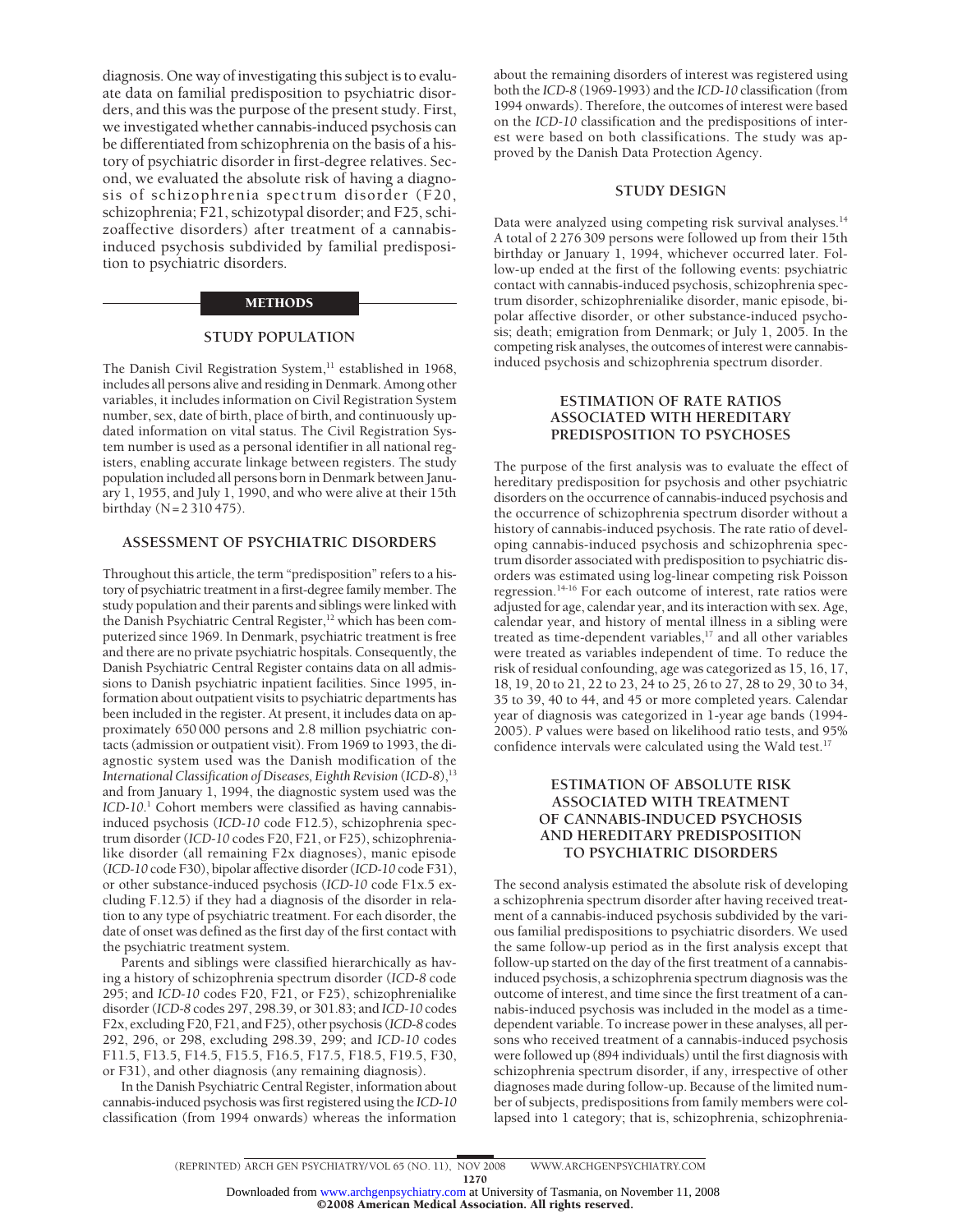**Table. Rate Ratios (95% Confidence Intervals) for Developing Schizophrenia Spectrum Disorder and Cannabis-Induced Psychosis Depending on Family History<sup>a</sup>**

|                                                |                                                                   | History in Father $(P=.13)$                                    |                         | History in Mother $(P=.04)$                                              |                                                                |                         | History in Siblings $(P=.38)$                                            |                                                              |                         |
|------------------------------------------------|-------------------------------------------------------------------|----------------------------------------------------------------|-------------------------|--------------------------------------------------------------------------|----------------------------------------------------------------|-------------------------|--------------------------------------------------------------------------|--------------------------------------------------------------|-------------------------|
| <b>Diagnosis</b><br>in Family<br><b>Member</b> | Schizophrenia<br><b>Spectrum</b><br><b>Disorder</b><br>$(n=6476)$ | Cannabis-<br><b>Induced</b><br><b>Psychosis</b><br>$(n = 609)$ | P<br>Value <sup>b</sup> | <b>Schizophrenia</b><br><b>Spectrum</b><br><b>Disorder</b><br>$(n=6476)$ | Cannabis-<br><b>Induced</b><br><b>Psychosis</b><br>$(n = 609)$ | P<br>Value <sup>b</sup> | <b>Schizophrenia</b><br><b>Spectrum</b><br><b>Disorder</b><br>$(n=6476)$ | Cannabis-<br><b>Induced</b><br><b>Psychosis</b><br>$(n=609)$ | P<br>Value <sup>b</sup> |
| Schizophrenia<br>spectrum<br>disorder          | $3.58(2.89 - 4.44)$                                               | 4.51<br>$(2.40 - 8.47)$                                        | .51                     | 5.12 (4.40-5.94)                                                         | $2.57(1.32 - 5.00)$                                            | .03                     | $4.16(3.65 - 4.75)$                                                      | 2.72 (1.56-4.73)                                             | .12                     |
| Schizophrenialike<br>disorder                  | $2.53(2.02 - 3.17)$                                               | $1.78(0.74-4.30)$                                              | .42                     | $2.76(2.32-3.28)$                                                        | $3.45(2.06-5.79)$                                              | .43                     | $2.68(2.13-3.36)$                                                        | $2.48(1.10-5.55)$                                            | .85                     |
| Other psychosis                                | $1.67(1.40-1.99)$                                                 | $1.57(0.84 - 2.93)$                                            | .84                     | 1.92 (1.67-2.22)                                                         | $2.62(1.70-4.03)$                                              | .20                     | $2.03(1.53 - 2.70)$                                                      | $2.52(1.04-6.10)$                                            | .66                     |
| Other diagnosis<br>No psychiatric<br>treatment | $1.71(1.58-1.85)$<br>1 [Reference]                                | $2.28(1.81 - 2.86)$<br>1 [Reference]                           | .02                     | $1.96(1.83 - 2.11)$<br>1 [Reference]                                     | $2.38(1.92 - 2.96)$<br>1 [Reference]                           | .10                     | 1.79 (1.64-1.94)<br>1 [Reference]                                        | $2.09(1.61 - 2.71)$<br>1 [Reference]                         | .27                     |

aData for 2.2 million persons born in Denmark between January 1, 1955, and July 1, 1990, and followed up between January 1, 1994, and July 1, 2005. All estimates were adjusted for age, sex, calendar period, place of birth, and the difference in age at onset between schizophrenia and cannabis-induced psychosis for<br>each sex. Estimates were mutually adjusted for the differen

b P values are for rowwise comparisons for the different types of first-degree relatives (eg, rate ratio of receiving treatment for a schizophrenia spectrum disorder compared with a cannabis-induced psychosis if there is a treatment history for schizophrenia spectrum disorder in the father).

like disorder, other psychoses, and other diagnosis were included in any psychiatric disorder. In the Danish psychiatric treatment system, it is possible to receive diagnoses both in an acutetreatment ward, in which a patient can stay for a limited time, and at admission. If a patient had a diagnosis of a cannabisinduced psychosis initially and the diagnosis was changed to a schizophrenia spectrum disorder less than 2 days later, it was interpreted as an initial misclassification being corrected at admission, and the registration was excluded from further analysis.

The cumulative incidence of schizophrenia spectrum disorder after treatment of a cannabis-induced psychosis was estimated using competing risk Cox regression.18 It measures the percentage of persons in the population who had developed schizophrenia spectrum psychoses at a given time, accounting for the fact that individuals may die or emigrate before the onset of schizophrenia spectrum disorder.

#### **RESULTS**

In this population-based cohort of 2.3 million persons born in Denmark between January 1, 1955, and July 1, 1990, and followed up during 21 868 315 person-years at risk from 1994 to 2005, a total of 609 individuals received treatment of a cannabis-induced psychosis and 6476 individuals received treatment of a schizophrenia spectrum disorder.

# **HEREDITARY PREDISPOSITION: CANNABIS-INDUCED PSYCHOSIS VS SCHIZOPHRENIA**

The rate ratios and the corresponding confidence intervals for developing schizophrenia or cannabis-induced psychosis depending on predisposition to psychiatric disorders in first-degree relatives are given in the **Table**. For example, the risk of developing a schizophrenia spectrum disorder was increased 3.58-fold, and the risk of developing a cannabis-induced psychosis was 4.51-fold higher in children whose father had a schizophrenia spec-

trum disorder compared with those whose father did not. Predisposition to psychiatric disorder in mothers showed a main difference for all comparisons (*P*=.04) and a specifically lower rate ratio of having a diagnosis of a cannabisinduced psychosis compared with schizophrenia spectrum disorder if a mother had a schizophrenia spectrum disorder (*P*=.03). Predisposition to psychiatric disorders other than psychosis in fathers (*P*=.02) was also associated with increased risk of treatment of a cannabisinduced psychosis. The estimates were of similar magnitude for the remaining comparisons.

#### **ABSOLUTE RISK OF SCHIZOPHRENIA AFTER TREATMENT OF A CANNABIS-INDUCED PSYCHOSIS**

The absolute risk of schizophrenia in individuals treated because of a cannabis-induced psychosis was the focus of the next analysis. For each group of family history, the **Figure** shows the cumulative incidence of schizophrenia spectrum disorder as a function of time since treatment of a cannabis-induced psychosis. Approximately half of the subjects who received treatment of a cannabisinduced psychosis developed a schizophrenia spectrum disorder within 9 years after treatment. Furthermore, the risk of developing a schizophrenia spectrum disorder was virtually independent of familial predisposition, as evidenced by the high degree of overlap. The risk of having a diagnosis of schizophrenia spectrum disorder in the short term was slightly higher in subjects with predisposition from both parents, but this effect disappeared with time.

#### COMMENT

In terms of estimated rate ratios, persons who develop cannabis-induced psychosis are as predisposed to schizophrenia spectrum disorder and other psychiatric disorders as those who develop schizophrenia spectrum dis-

<sup>(</sup>REPRINTED) ARCH GEN PSYCHIATRY/ VOL 65 (NO. 11), NOV 2008 WWW.ARCHGENPSYCHIATRY.COM 1271 ©2008 American Medical Association. All rights reserved. Downloaded from [www.archgenpsychiatry.com](http://www.archgenpsychiatry.com) at University of Tasmania, on November 11, 2008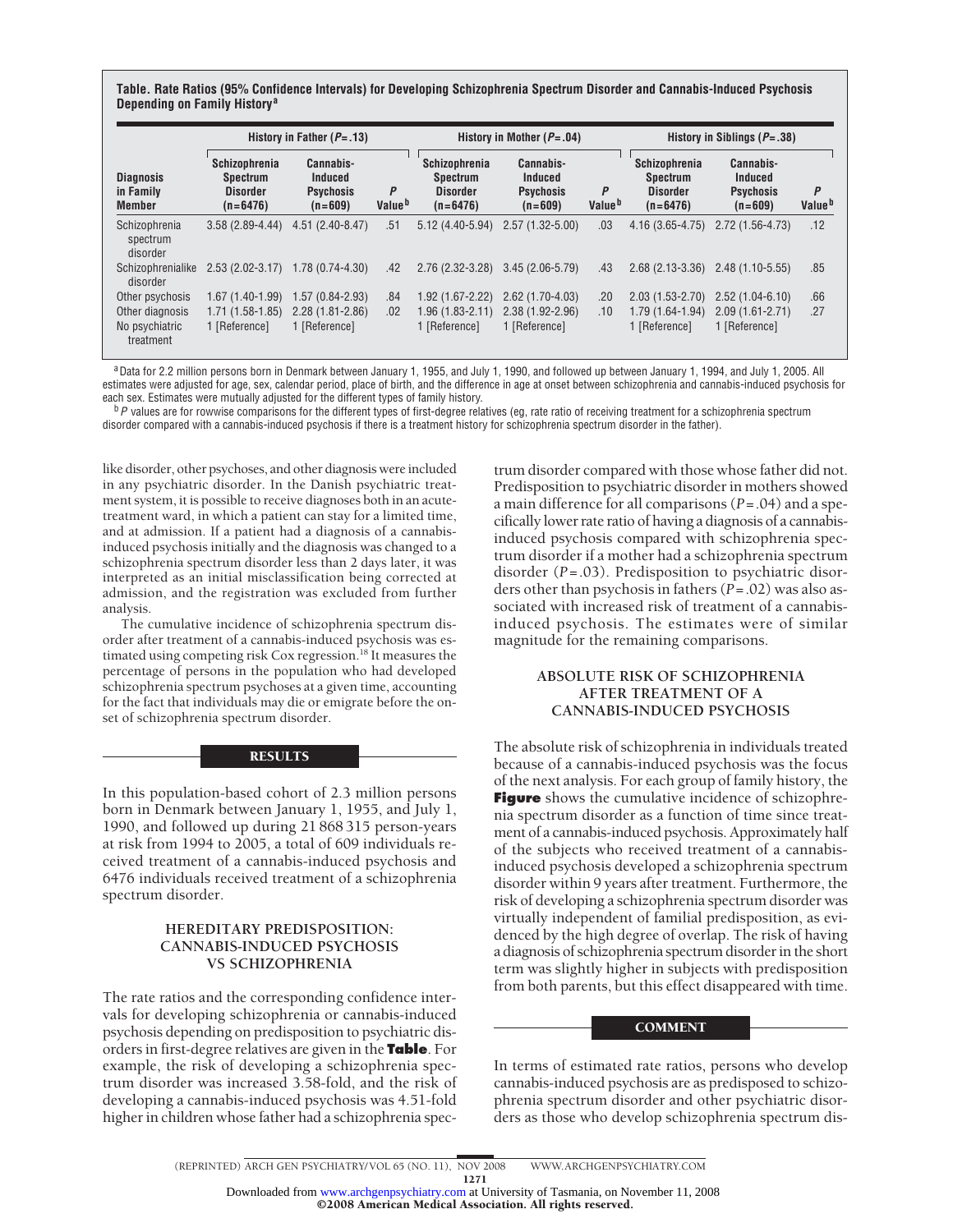

**Figure.** Cumulative incidence of schizophrenia spectrum disorder diagnoses in 894 individuals born in Denmark between January 1, 1955, and July 1, 1990, and treated because of cannabis-induced psychosis. Of these, 309 developed a schizophrenia spectrum disorder during follow-up between January 1, 1995, and July 1, 2005.

order without a history of cannabis-induced psychosis. Furthermore, a high percentage of patients who develop schizophrenia spectrum disorder after the cannabisinduced psychosis and the timing and rate of this outcome are independent of family history of psychiatric disorder.

## **IS CANNABIS-INDUCED PSYCHOSIS A DISTINCT DIAGNOSTIC ENTITY?**

Several criteria can be used to evaluate the validity of psychiatric disorders. In a classic article, Robins and Guze<sup>19</sup> proposed that the following interacting phases should be used: clinical description, laboratory studies, delineation from other disorders, follow-up studies, and family studies. The present family study thus provides one approach to validate the diagnosis of cannabis-induced psychosis. In the following paragraphs, we briefly review what other studies have shown regarding the remaining criteria and discuss the findings outlined in the "Results" section in that context.

Despite much effort, it has been impossible to establish a symptom profile that consistently differentiates persons with cannabis-induced psychosis from those with other psychotic conditions.3,5,6,20,21 The same is true for studies comparing persons with schizophrenia who have or have not been using cannabis.<sup>4,8,10,22-24</sup> Following the diagnostic criteria, clinicians, therefore, have the difficult task of determining whether a psychotic condition developed immediately after cannabis use. In addition, they have the often impossible task of judging whether the condition would have developed in the absence of cannabis use. Consequently, individuals who use cannabis or have access to the substance are at risk of having a diagnosis of cannabis-induced psychosis, although in reality they have schizophrenia.

To our knowledge, we have previously published the only follow-up study of subjects treated for cannabisinduced psychosis.<sup>9</sup> In this study, we found that approximately half of the subjects developed a schizophrenia spectrum disorder at some time after the cannabis-induced

psychosis. All individuals with cannabis-induced psychosis should not be expected to have a diagnosis of schizophrenia spectrum disorder at a later time, even if cannabisinduced psychosis is an early manifestation of schizophrenia rather than a valid diagnosis. This is because not all of those who receive treatment of schizophrenia are readmitted. A study based on the same registers used in the present study found that 19% of those who had a diagnosis of schizophrenia were not readmitted after 10 years of followup.25 The poor outcome for the patients and that the present study demonstrates that the risk of schizophrenia after a cannabis-induced psychosis is independent of familial predisposition further challenge the idea that cannabisinduced psychosis is a benign condition that can be clearly differentiated from schizophrenia.

Insofar as family studies, few existing data are available. Some studies have sporadically mentioned the presence of psychopathologic findings in relatives of subjects with cannabis-induced psychosis or patients with psychoses with cannabis-positive urine screening results, but no consistent pattern has appeared.<sup>6-8,10,26-31</sup> A recent study by Boydell et al<sup>4</sup> is particularly important. These authors studied the family history of schizophrenia in 757 patients who did or did not use cannabis with onset of schizophrenia and found no difference between the groups in the percentage of patients with a positive family history of schizophrenia. These findings are consistent with those of the present study.

The results of this study add new weight to the criticism of the diagnosis of cannabis-induced psychosis. If the rate ratio of hereditary predisposition had differed between persons who developed cannabis-induced psychosis and those who developed schizophrenia, it might have provided some indirect support for the validity of the diagnosis. However, it was found that it is impossible to differentiate between the 2 disorders on the basis of history of psychiatric disorder in first-degree relatives. Altogether, these findings, in addition to those of previous studies, indicate that cannabis-induced psychosis may not be a valid diagnosis but an early marker of schizophrenia. Replication of the results would further strengthen this assertion.

# **DOES CANNABIS CAUSE SCHIZOPHRENIA?**

Cannabis use is associated with increased risk of schizophrenia.32-34 Several longitudinal studies have suggested that this relationship could be causal. $35-42$  However, the issue remains controversial, and some find the evidence inconclusive. For example, Macleod et  $al<sup>43</sup>$  argued that the association between cannabis use and psychological health problems is explicable in terms of influence from third factors such as childhood adversity, peer group, and family. Hereditary predisposition for psychosis is no doubt one important predictor of schizophrenia. Despite this, only one of the existing studies of the causal role of cannabis in the development of schizophrenia adjusts for the confounding effect of predisposition to psychosis in firstdegree relatives,<sup>37</sup> and another study controls for family history of psychiatric illness.<sup>41</sup>

Causal effects of cannabis cannot be established from this study, and it would not be possible to establish cau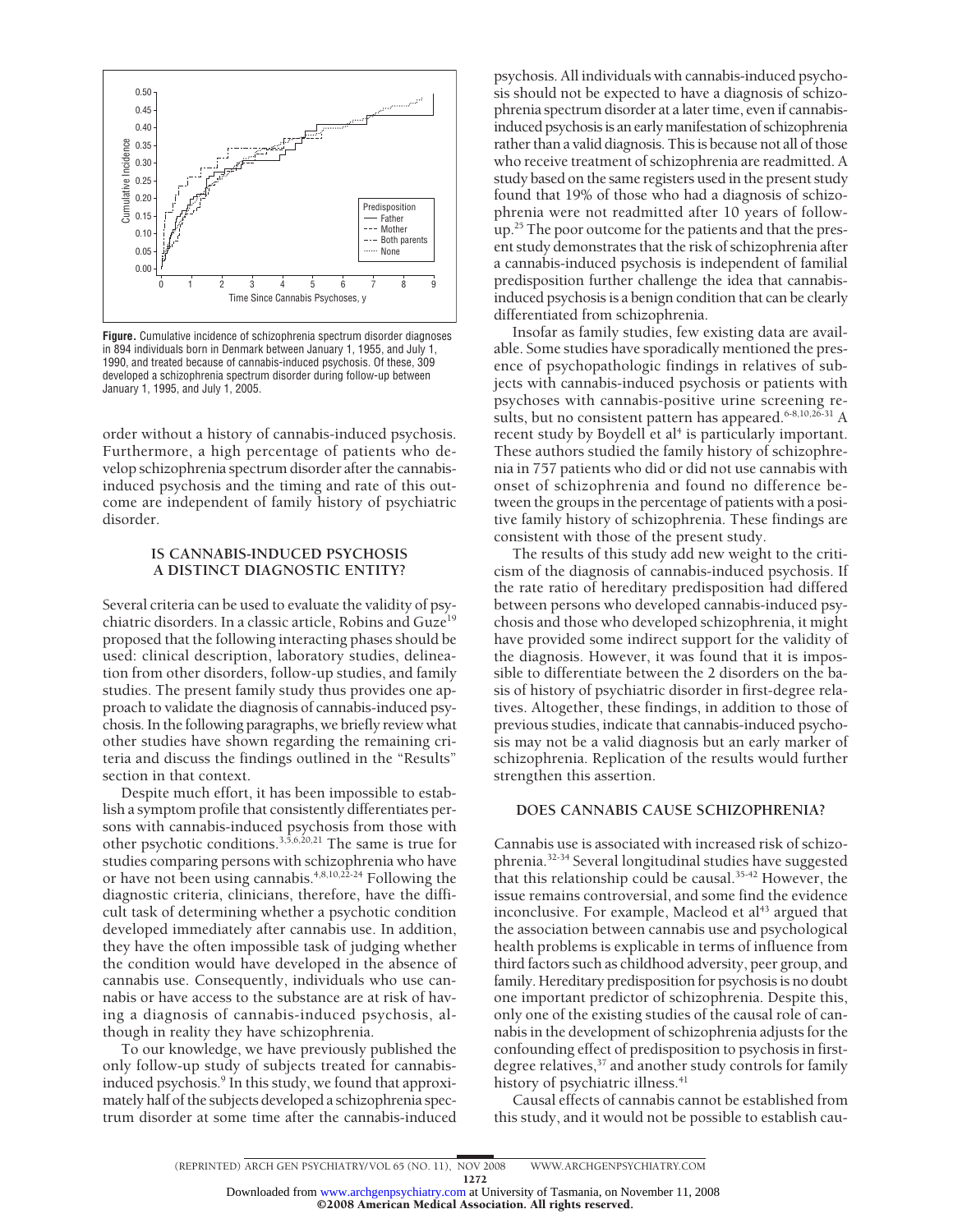sality from any observational study. However, the results clearly show that cannabis-induced psychoses do not occur randomly. Rather, the degree of hereditary predisposition in individuals who receive treatment of cannabis-induced psychosis closely mirrors that in those who develop schizophrenia with no history of cannabisinduced psychosis. The results agree with those of other studies that show that cannabis predominantly causes psychotic symptoms in those persons who are predisposed to develop psychosis or show signs of psychosis in the absence of cannabis use.7,37,39,44,45

# **STUDY LIMITATIONS**

Some limitations of the present study merit discussion. The results were based on data from registers. As a result, none of the diagnoses assigned to the patients or their relatives could be confirmed. We have previously described how the diagnoses of cannabis-induced psychosis and schizophrenia can be partially validated.<sup>9</sup> Approximately one-third of the sample received outpatient treatment of a cannabis-induced psychosis, and admissions were generally short, which is consistent with a short-lived psychotic condition.<sup>9</sup> The diagnosis of schizophrenia assigned to the patients during follow-up was validated in that 73.9% of the patients received this diagnosis on at least 3 separate occasions.<sup>9</sup> The data set also did not include information about cannabis exposure. Therefore, it is not known whether the included individuals were regular or experimental cannabis users and what the level of cannabis exposure was immediately before the diagnosis of cannabis-induced psychosis was made. In addition, the registers do not contain information about predisposition to cannabis use, abuse, or dependence.

Information about psychiatric history in family members is gathered as part of the routine evaluation in patients receiving psychiatric treatment. This could lead to differences in the way patients with and without hereditary predisposition are treated. Psychiatrists are possibly more likely to diagnose schizophrenia rather than cannabis-induced psychosis in patients who exhibit psychoses after cannabis use if there is a positive family history of psychiatric disorders. However, the Figure was created to determine whether predisposition to psychiatric disorder has an effect on the absolute risk of schizophrenia or the timing of onset after a cannabis-induced psychosis. That the Figure shows similar trajectories for the cumulative incidences regardless of predisposition in family members indicates that such bias seems to be of minor importance.

Individuals were included in the study after having received psychiatric treatment. Consequently, they represent the more severe cases of cannabis-induced psychotic symptoms. The results may, therefore, not be generalizable to individuals who develop psychotic symptoms after cannabis use without requiring treatment or who develop psychotic symptoms that last less than 48 hours, which is required according to the *ICD-10*. This is important because a number of studies have shown that cannabis frequently induces short-lived psychotic symptoms both in nonpsychiatric samples and in individuals with schizophrenia.<sup>46-50</sup>

There is no adjustment for multiple testing of the comparisons given in the Table. Such adjustment would only strengthen the conclusion that rate ratios of predisposition to psychiatric disorders are similar in individuals treated because of a cannabis-induced psychosis and those with schizophrenia.

The incidence ratio of cannabis-induced psychosis in Denmark has been estimated to be 2.7 per 100 000 personyears.9 To our knowledge, no publications describe the incidence of cannabis-induced psychosis in other countries. It is likely that diagnostic practices differ between countries. In addition, hashish use is common in Denmark, whereas marijuana is used more frequently in other parts of the world.<sup>51</sup> The delta-9-tetrahydrocannabinol content in hashish is much higher, and this compound is responsible for most of the psychoactive effects.<sup>52</sup> Both country-specific diagnostic practices and patterns of cannabis use could affect the generalizability of the results.

#### CONCLUSIONS

Psychotic symptoms after cannabis use should be taken extremely seriously. It is recommended that individuals with a cannabis-induced psychosis according to *ICD-10* criteria be treated as though the condition is a first sign of schizophrenia, regardless of predisposition to a psychiatric disorder. Psychotic symptoms after cannabis use that are short-lived or do not require treatment should be the focus of future prospective studies because such symptoms could be important indicators of risk of schizophrenia and other severe psychiatric disorders. In addition, future studies should compare the clinical course after cannabis-induced psychoses with that of other psychotic disorders.

**Submitted for Publication:** November 29, 2007; final revision received March 28, 2008; accepted May 1, 2008. **Correspondence:** Mikkel Arendt, MScPsych, PhD, Centre for Psychiatric Research, Aarhus University Hospital, Skovagervej 2, Risskov, 8240 Risskov, Denmark (mca @psykiatri.aaa.dk).

**Financial Disclosure:** None reported.

**Funding/Support:** This study was funded by the Centre for Psychiatric Research, Aarhus University Hospital, Risskov, Denmark.

**Previous Presentation:** Preliminary results of this study were presented as a poster at the 160th Annual Meeting of the American Psychiatric Association; May 19-24, 2007; San Diego, California.

**Additional Contributions:** Aksel Bertelsen, MD, supervised the study, and Hella Kastbjerg, MA, and Maja C. Strand, MA, edited the manuscript for language.

#### **REFERENCES**

- 1. World Health Organization. *The ICD-10 Classification of Mental and Behavioural Disorders.* Geneva, Switzerland: World Health Organization; 1992.
- 2. American Psychiatric Association. *Diagnostic and Statistical Manual of Mental Disorders, Fourth Revision (DSM-IV).* Washington, DC: American Psychiatric Association: 1994
- 3. Hall W, Degenhardt L. Is there a specific "cannabis psychosis?" In: Castle D, Murray R, eds. *Marihuana and Madness.* Cambridge, England: Cambridge University Press; 2004:89-100.

1273